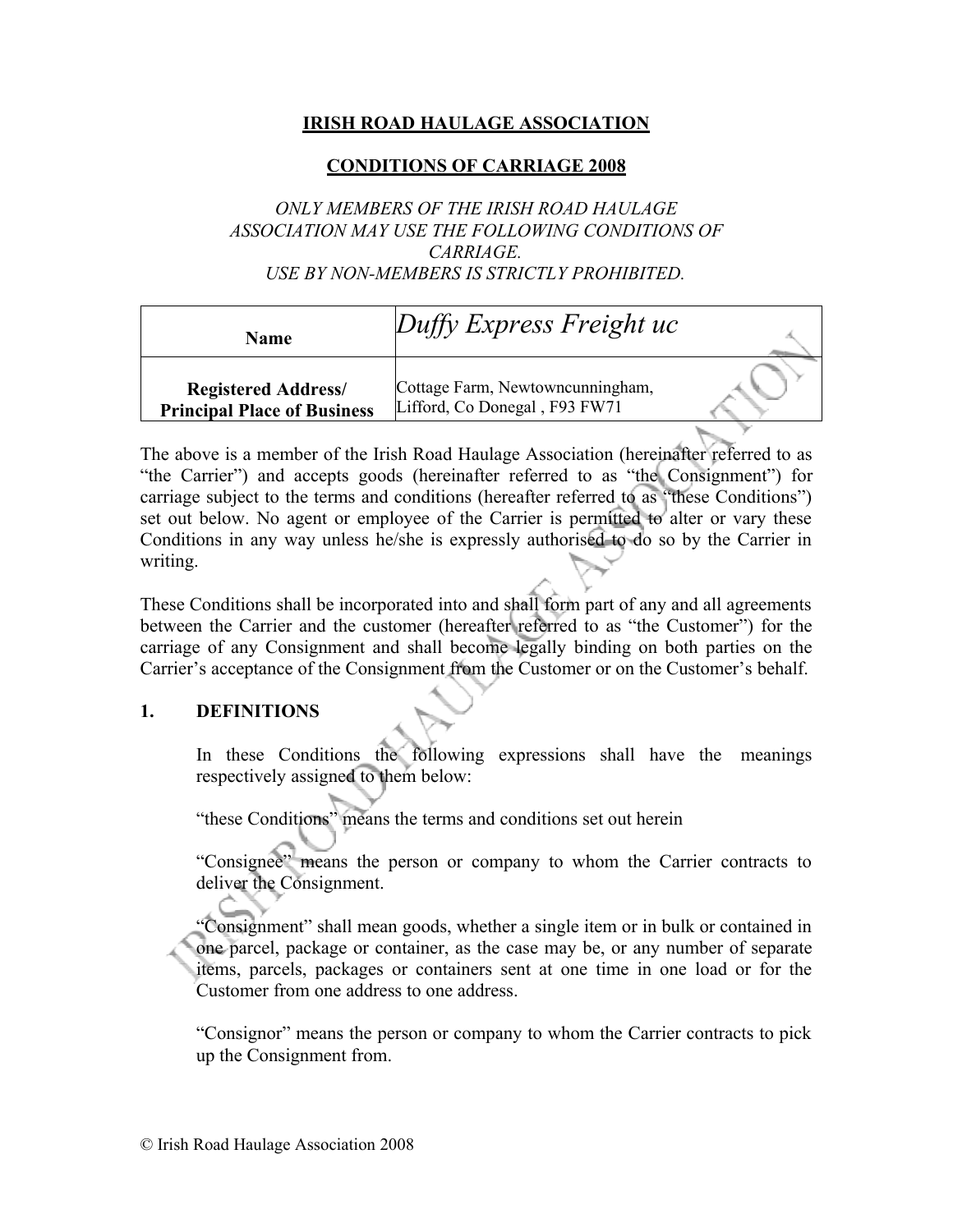"Contract" shall mean the contract of carriage between the Customer and the Carrier, incorporating these Conditions.

"Customer" shall mean the customer who contracts for the services of the Carrier.

"Dangerous Goods" shall have the meaning of assigned to it in the Carriage of Dangerous Goods by Road Act, 1998.

## **2. CARRIER IS NOT A COMMON CARRIER.**

The Carrier is not a common carrier and will accept goods for carriage only on these conditions.

## **3. PARTIES AND SUB-CONTRACTING.**

- (1) Where the Customer is not the owner of some or all of the goods in any Consignment he shall be deemed for all purposes to be the agent of the owner or owners of such goods.
- (2) The Carrier may sub-contract the services of any other carrier for the purpose of fulfilling its obligations under the Contract in whole or in part. Any such other carrier shall have the like power to sub-contract on like terms.
- (3) The Carrier enters into the Contract for and on behalf of himself and his servants, agents and sub-contractors referred to in subsection (2) above and their respective sub-contractors and every reference in these Conditions to the 'Carrier' shall be deemed to include every other such carrier, servant, agent and sub-contractor with the intention that they shall have the benefit of the Contract and collectively and together with the Carrier shall be under no greater liability whatsoever to the Customer or anyone claiming through him than that of the Carrier under the Contract.
- Notwithstanding paragraph (3) of this Condition the carriage of any Consignment by rail, sea, inland waterway or air is arranged by the Carrier as agent of the Customer and shall be subject to the terms and conditions of the rail, shipping, inland waterway or air carrier contracted to carry the Consignment. The Carrier shall be under no liability whatever to whomsoever and howsoever arising in respect of such carriage.
- (5) The Carrier confirms that it is in possession of a current national road haulage operator's licence and/or international road haulage operator's licence (depending on which is required for carriage of the Consignment) granted under the Road Traffic and Transport Act 2006.

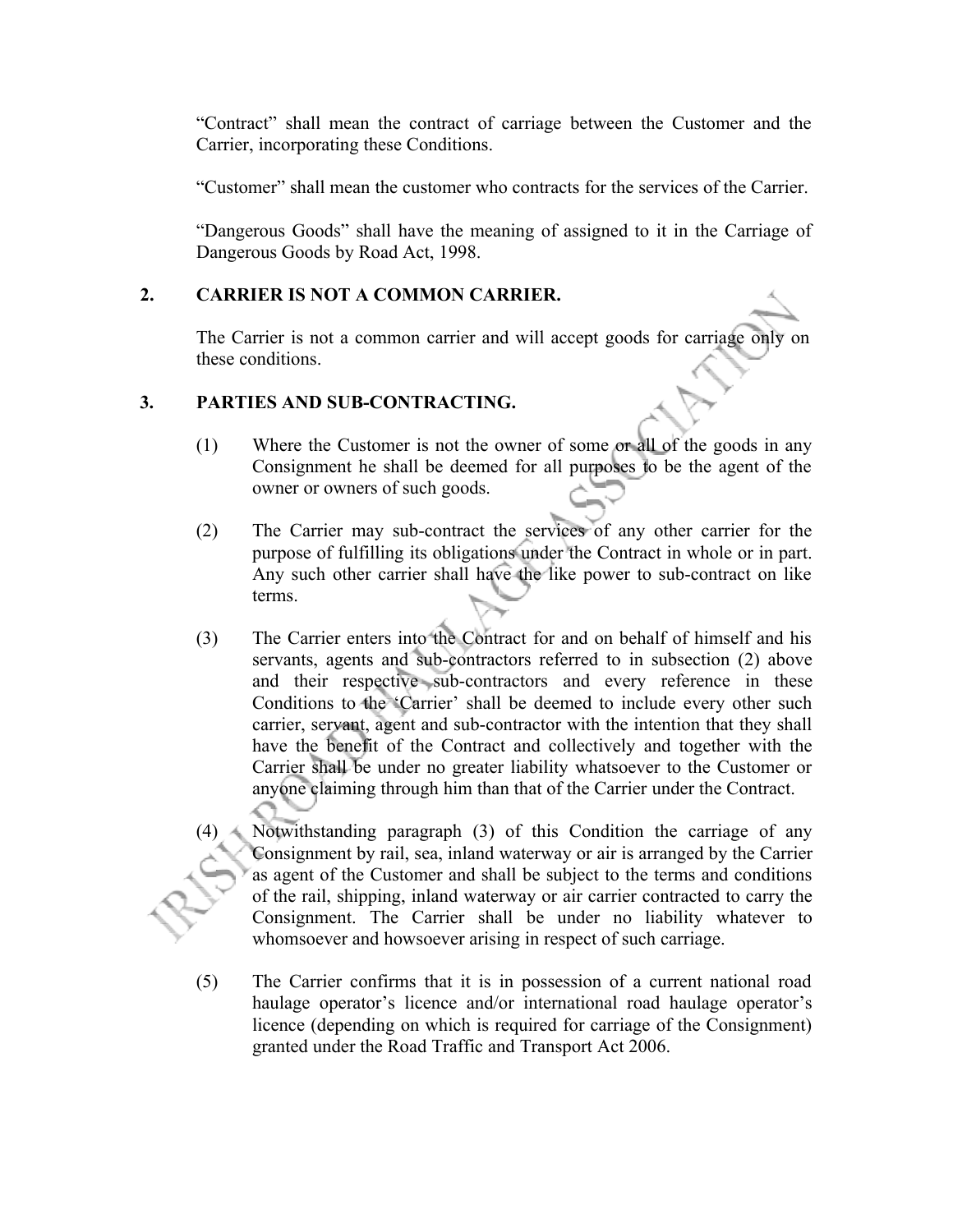### **4. DANGEROUS GOODS**

- (1) If the Carrier agrees to accept Dangerous Goods for carriage, the Customer must ensure that such goods be accompanied by a full and detailed declaration as to their nature and contents and all documentation, labeling and marking required by law and in particular as required under Section 11 of the Carriage of Dangerous Goods by Road Act, 1998 and Regulations 17, 18 and 19 of the Carriage of Dangerous Goods by Road Regulations, 2007.
- (2) The Customer shall provide the Carrier, in a timely manner, with all documentation required by law and in particular by the Carriage of Dangerous Goods by Road Act, 1998 and any regulations made thereunder, in connection with the carriage of any Dangerous Goods before transit of such goods.
- (3) The Dangerous Goods must be properly and safely packed in accordance with Regulation 33 of the Carriage of Dangerous Goods by Road Regulations, 2007 and any subsequent amendments and in accordance with any other requirements under law.
- (4) The Customer warrants that the carriage of the Dangerous Goods is permitted by law and that it has complied with all relevant requirements under law relating to the carriage of Dangerous Goods and that it has disclosed all relevant information relating to the carriage of the Dangerous Goods to the Carrier.
- (5) The Customer shall indemnify the Carrier, its servants, agents and subcontractors from and against any and all loss, damage or injury however caused arising out or connected either directly or indirectly with the carriage of any Dangerous Goods, whether declared as such or not.

## **5. LOADING AND UNLOADING**

Unless otherwise agreed in writing:

- The Carrier shall not be under any obligation to provide any plant, power, or labour or other facilities (other than the normal loading and unloading facilities of the vehicle being used to transport the Consignment) in connection with the loading or unloading of any Consignment.
- (2) The Customer warrants and undertakes that any appliances or facilities required for loading or unloading the Consignment which are not carried by the vehicle being used to transport the Consignment will be provided at the Customer's expense by the Customer or by a third party on the Customer's behalf. Such goods shall be accepted by the Carrier for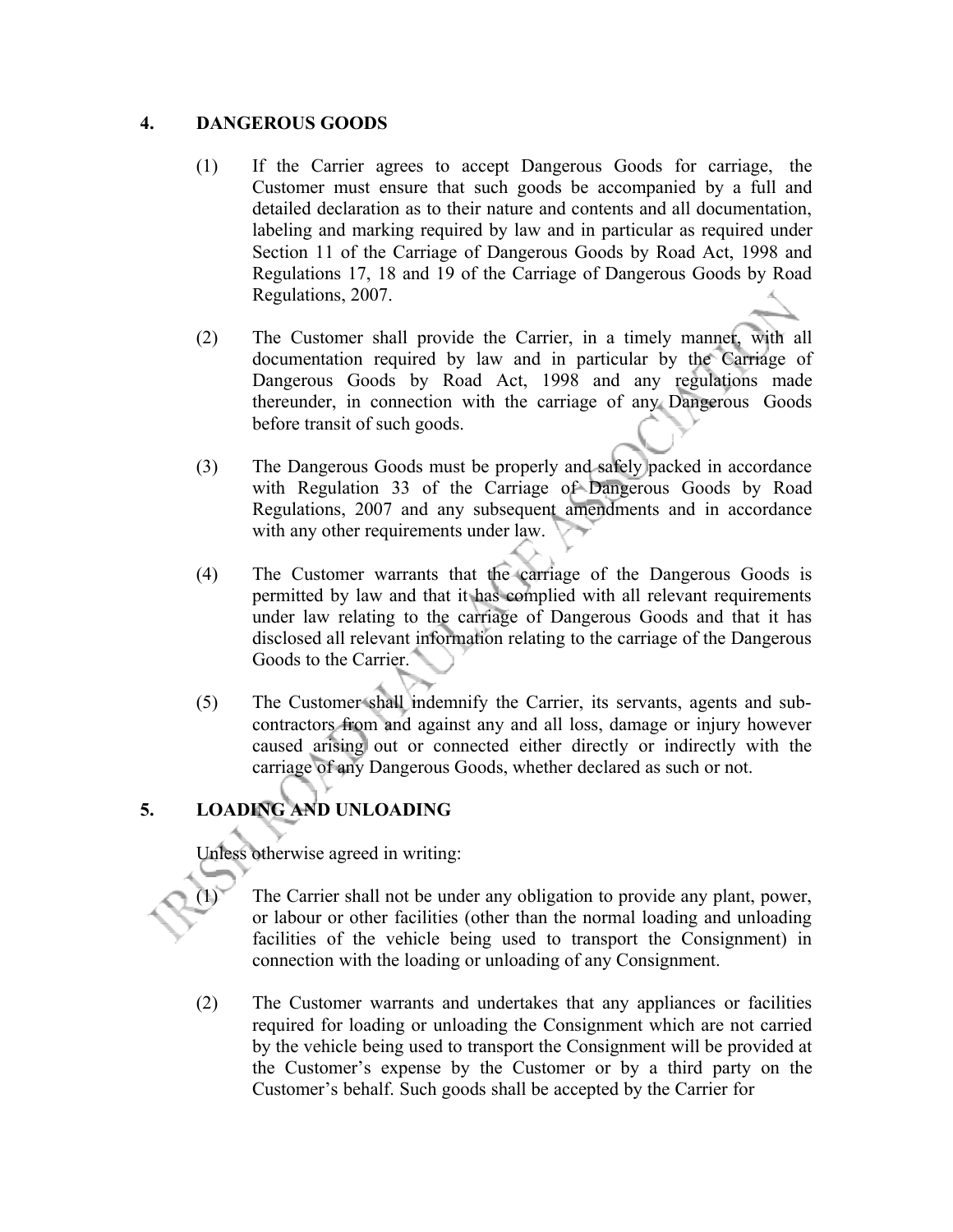carriage only on condition that the Customer has duly ascertained from the Consignee that such appliances or facilities are available at the Consignment's destination.

- (3) Where the Carrier is called upon to load or unload any Consignment requiring the use of special appliances or facilities the Carrier shall be under no liability whatsoever to the Customer for any damage howsoever caused, whether caused by the negligence of the Carrier, its employees, servants, agents, successors in title or assigns or not, and the Customer shall indemnify the Carrier against any claim or demand arising out of or connected either directly or indirectly with such damage.
- (4) The Carrier shall not be required to provide loading or unloading services at locations outside of the Customer's usual place of collection or delivery or render assistance in the loading or unloading of any Consignment and if any such service or assistance is provided by any employee, servant or agent of the Carrier such service or assistance shall be deemed given at the sole risk of the Customer, who will keep the Carrier indemnified against any and all costs, losses, liabilities, claims or demands arising out of or connected either directly or indirectly with the rendering of such service or assistance.
- (5) The Carrier or its employees, servants or agents shall decide at their sole discretion whether safe and adequate access for loading or unloading exists at the place of collection or delivery. If the Customer or any employee, servant or agent of the Customer or the Consignee, or any other party acting in any authority other than that of the Carrier, requires the Consignment to be placed in the vehicle intended to transport the Consignment otherwise than at the discretion of the Carrier damage to that vehicle and the Consignment shall be at the sole risk of the Customer, and the Customer shall keep the Carrier indemnified against any claim or demand for any cost, loss or damage howsoever caused arising out of such loading or unloading, subject in all cases to the right of the Carrier to refuse to permit the loading or unloading of the Consignment if it so considers it advisable.

## **6. CONSIGNMENT NOTES**

(1) The Carrier shall, if so required, sign a consignment note or similar document prepared by the Customer or by a third party on the Customer's behalf acknowledging receipt of the Consignment but notwithstanding any statements contained therein that document shall not be evidence of the condition or of the correctness of the declared nature, quantity, or weight of the Consignment at the time it is received by the Carrier unless the Carrier or its representative has been permitted to and facilitated in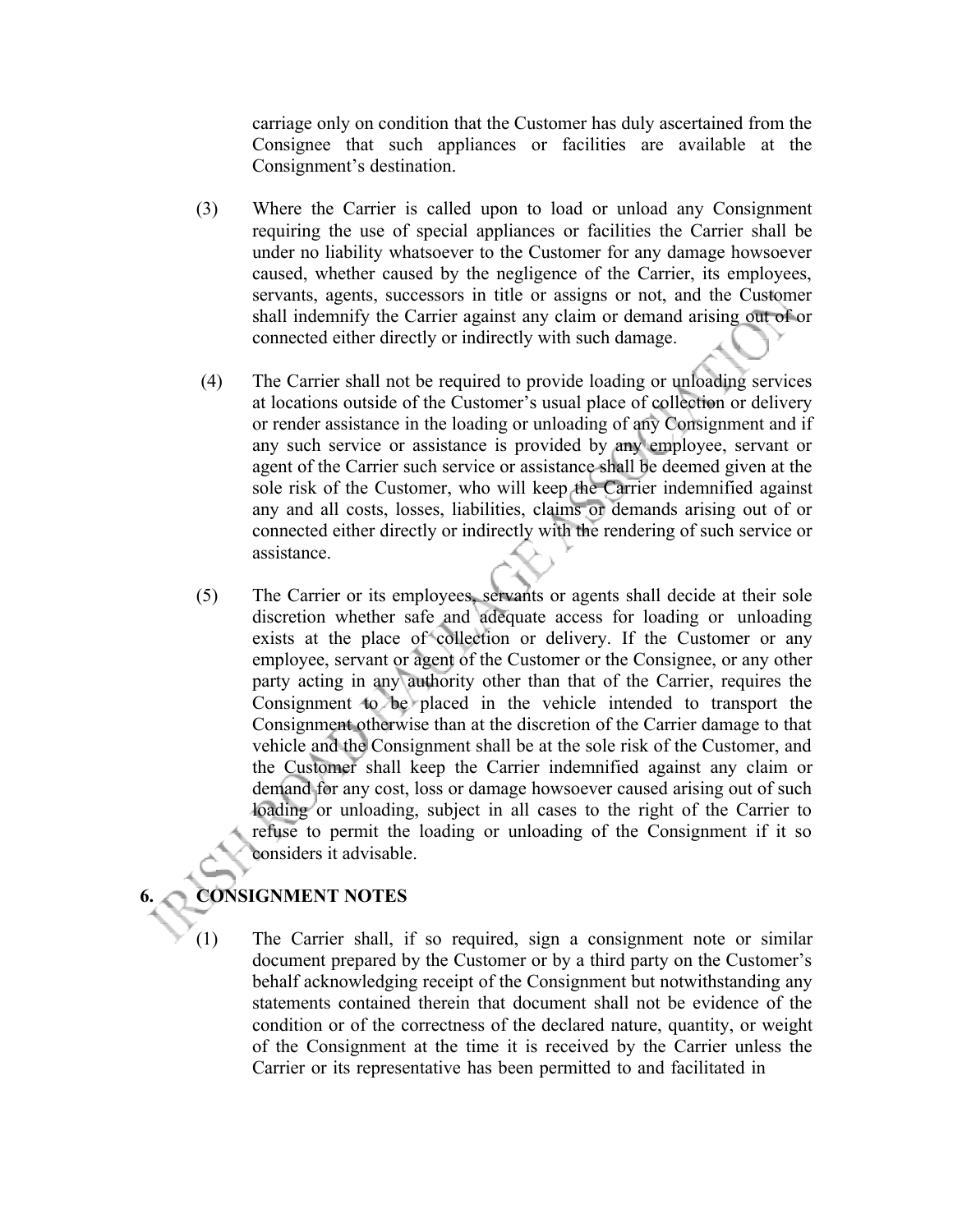verifying such nature, quantity or weight prior to the loading of the Consignment on the vehicle being used to transport the Consignment.

(2) In the event of any dispute arising between the parties the Customer shall be solely responsible for proving that the Consignment was of the nature, quantity or weight declared in the relevant document at the time it was received by the Carrier.

### **7. TRANSIT**

- (1) Subject to these Conditions the obligations and responsibilities of the Carrier, its employees, servants or agents in relation to any Consignment shall subsist only while such Consignment is in transit.
- (2) Transit shall commence when the Carrier takes full and unfettered possession of the Consignment whether at the point of collection or at the Carrier's premises.
- (3) Transit shall (unless otherwise previously determined) end when the Consignment is presented at the usual place of delivery at the Consignee's address within customary cargtage hours, provided that:-
	- (a) if in the Carrier's opinion no safe and adequate access or no adequate unloading facilities exist at that place of delivery then transit shall be deemed to end at the expiry of one clear day after notice in writing (or by telephone if so previously agreed in writing) of the arrival of the Consignment at the Carrier's premises has been sent to the Consignee; and
	- (b) when for any other reason whatsoever a Consignment cannot be delivered or when a Consignment is held by the Carrier 'to await order' or 'to be kept until called for' or upon any like instructions and such instructions are not provided within a reasonable period of time or the Consignment is not called for and removed within a reasonable period of time, then transit shall be deemed to end.

# **8. UNDELIVERED OR UNCLAIMED GOODS**

Where the Carrier is unable for whatever reason to deliver a Consignment to the Consignee or where by virtue of the proviso to Condition 7(3) hereof, transit shall be deemed to have ended the Carrier may proceed to sell the Consignment. Payment or tender of the proceeds of any such sale (after deductions of all charges and expenses reasonably incurred in relation thereto and all outstanding charges of the Carrier in relation to the carriage, storage or otherwise of the Consignment) to the Customer shall (without prejudice to any claim or right which either party may have against the other pursuant to the Contract) discharge the Carrier from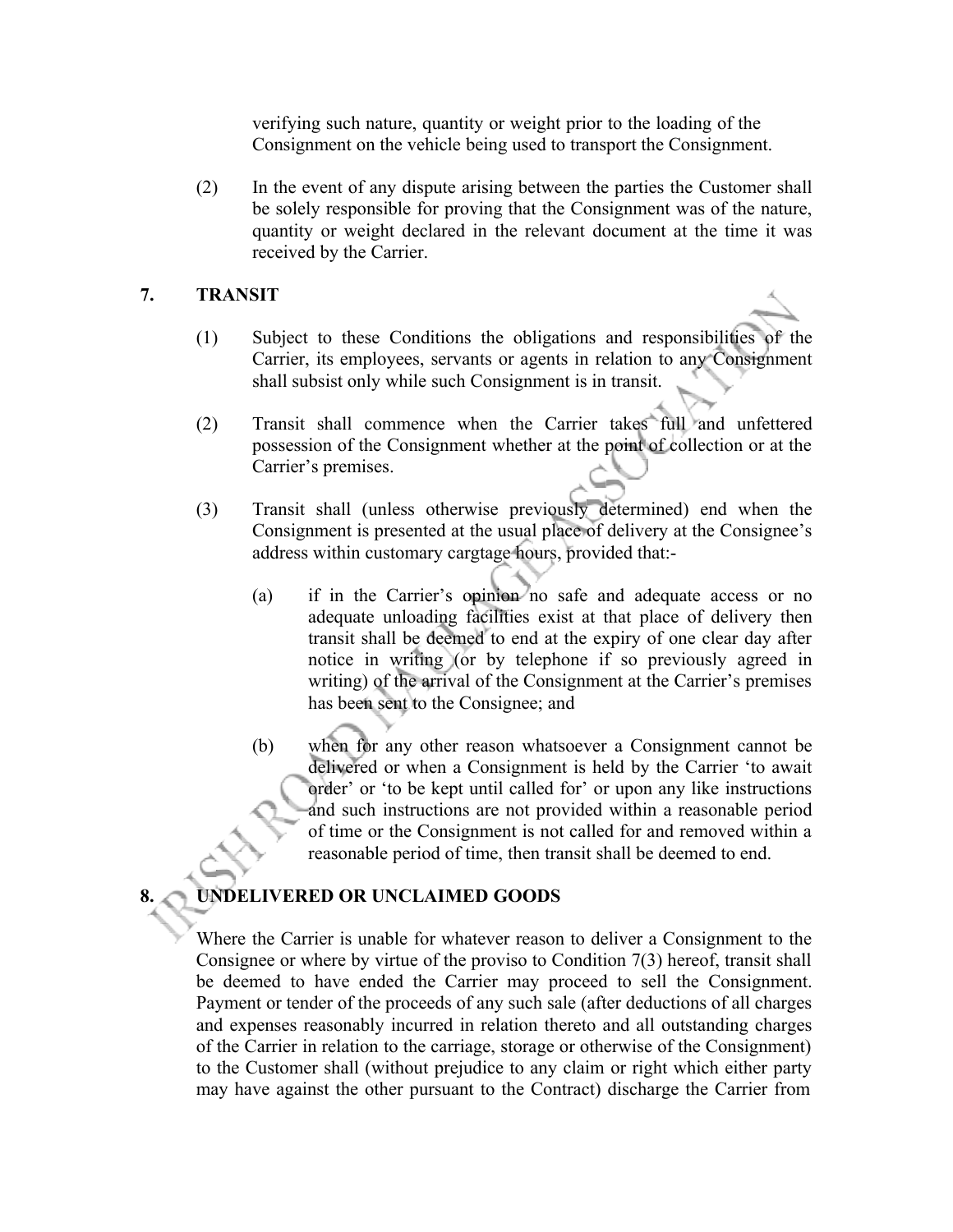any and all liability whatsoever in respect of such Consignment, inclusive of its carriage and storage, provided that:-

- (a) the Carrier shall take reasonable steps to obtain a fair value for the Consignment; and
- (b) the power of sale shall not be exercised where the name and address of the Consignor or the Consignee is known unless the Carrier shall have done what is reasonable in the circumstances to give notice to the Consignor or Consignee and the goods may be sold unless within the time specified in such notice, being a reasonable time in the circumstances from the giving of such a notice, the goods are collected or instructions are given for their disposal.

## **9. CARRIER'S CHARGES**

- (1) The Carrier's charges for carriage shall be payable by the Customer, within thirty (30) days of the date of the Carrier's invoice, without prejudice to the Carrier's rights against the Consignee or any other person provided that when the Consignment is consigned 'carriage forward**'** the Customer shall not be required to pay such charges unless the Consignee fails to pay after a reasonable demand has been made by the Carrier for payment thereof.
- (2) Charges shall be payable when due without reduction or deferment on account of any claim, counterclaim or set-off. The Carrier shall be entitled to interest at 2% above the EURIBOR prevailing at the date of the Carrier's invoice or account, calculated on a daily basis on all amounts due to the Carrier.
- (3) Except where the quotation states otherwise all quotations based on a tonnage rate shall apply to the gross weight, unless the goods exceed 80 cubic feet in measurement per ton weight, in which case the tonnage rate shall be computed upon and apply to each measurement of 80 cubic feet or any part thereof.

A claim or counterclaim shall not be made the reason for deferring or withholding payment of monies payable, or liabilities incurred, to the Carrier.

## **10. TIME LIMIT FOR CLAIMS**

- (1) The Carrier shall not be liable:-
	- (a) for damage to the whole or any part of the Consignment, or physical loss, deviation, mis-delivery, delay or detention where the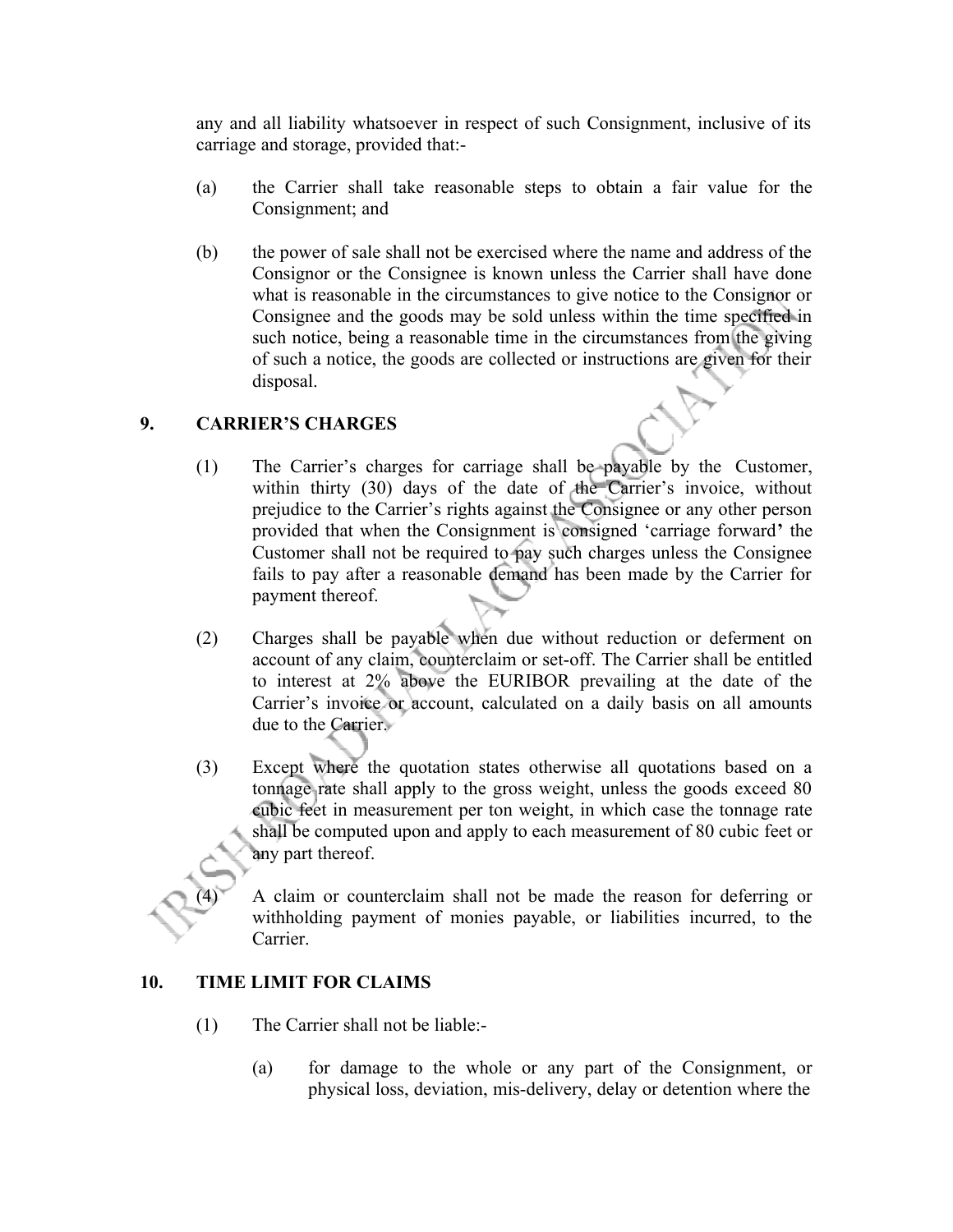Consignee has acknowledged (by signing a delivery note or otherwise) upon delivery that the Consignment has been received in good condition, and failing such acknowledgement unless the Carrier is advised thereof in writing within three (3) calendar days and a claim in respect thereof made in writing within fourteen (14) calendar days after the termination of transit;

- (b) for any other loss unless the Carrier is advised of the loss or nondelivery in writing (other than upon a consignment note or delivery document) within twenty eight (28) calendar days and the claim is made in writing within forty two (42) calendar days after the commencement of transit
- (2) The Carrier shall in any event be discharged from all liability whatsoever and howsoever arising in respect of the Consignment unless court proceedings are issued within six months of the date when transit commenced.
- (3) In the computation of time where any period provided by these Conditions is seven days or less, Saturdays, Sundays and all statutory public holidays shall be excluded.

## **11. LIABILITY FOR LOSS AND DAMAGE**

- (1) The terms set out in paragraph (2) of this Condition shall be applicable unless, before the transit commences, the Customer has agreed in writing that the Carrier shall not be liable for any loss or mis-delivery of or damage to or in connection with the Consignment however or whenever caused and whether or not caused or contributed to directly or indirectly by any act, omission, neglect, default or other wrongdoing on the part of the Carrier, its servants, agents or sub-contractors.
- (2) Subject to these conditions the Carrier shall be liable for any loss, or misdelivery of or damages to the Consignment occasioned during transit unless such loss, misdelivery or damage has arisen from:-
	- (a) an act of God;
	- (b) any consequences of war, invasion, act of foreign enemy, hostilities (whether war or not), civil war, rebellion, insurrection, terrorist act, military or usurped power, confiscation, requisition, destruction of, or damage to property by or under the order of any government or public or local authority;
	- (c) seizure or forfeiture under legal process;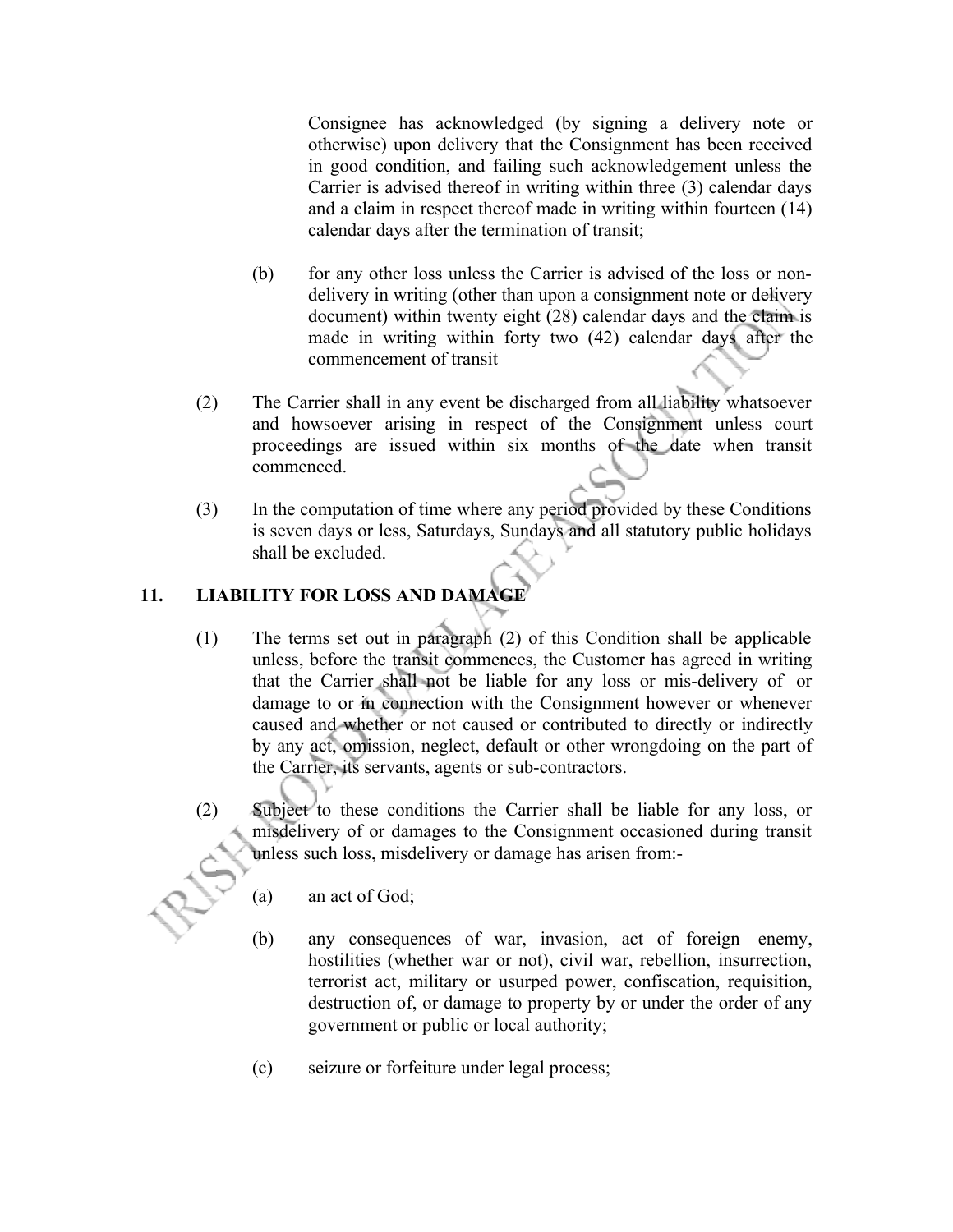- (d) act or omission misrepresentation or misstatement of the Customer or owner of the Consignment or of the employees, servants or agents of either;
- (e) inherent liability to wastage in bulk or weight, faulty design, latent defect or inherent defect, vice or natural deterioration of the Consignment;
- (f) insufficient or improper packing or (where the Carrier has not supervised the loading of the Consignment) loading;
- (g) insufficient or improper labeling or addressing;
- (h) riots, civil commotion, strikes, lockouts, industrial disputes, general or partial stoppage of restraint of labour from whatever cause;
- (i) any breach by the Customer of these Conditions including where the Consignee has not taken any Consignment or has made available for collection or accepted delivery of any such Consignment within a reasonable time after Consignment has been tendered;
- (j) where goods which have been loaded into or onto a container or other unit load instrument and sealed by the Consignor or Customer and received as such by the Carrier and entered at the usual place of delivery at the Consignee's first address with the seal unbroken and the Carrier has not broken the seal.
- (3) Where the Carrier or its employees, servants, or agents have been afforded with no opportunity to verify the quantity of the Consignment upon loading the Carrier shall in no event be responsible or liable to the Customer in respect of any alleged shortage in the Consignment upon delivery.

In no event shall the Carrier be liable to the Customer for delay in delivery due to any matter beyond the Carrier's control, including without limitation the matters referred to in sub-paragraphs  $(2)(a)$  and  $(b)$  of this Clause 11.

#### **12. LIMITATION OF LIABILITY**

(1) Except as otherwise provided in these Conditions, the liability of the Carrier in respect of claims for physical loss, mis-delivery of or damage to goods comprising the Consignment, however arising, shall in all circumstances be limited to the lesser of: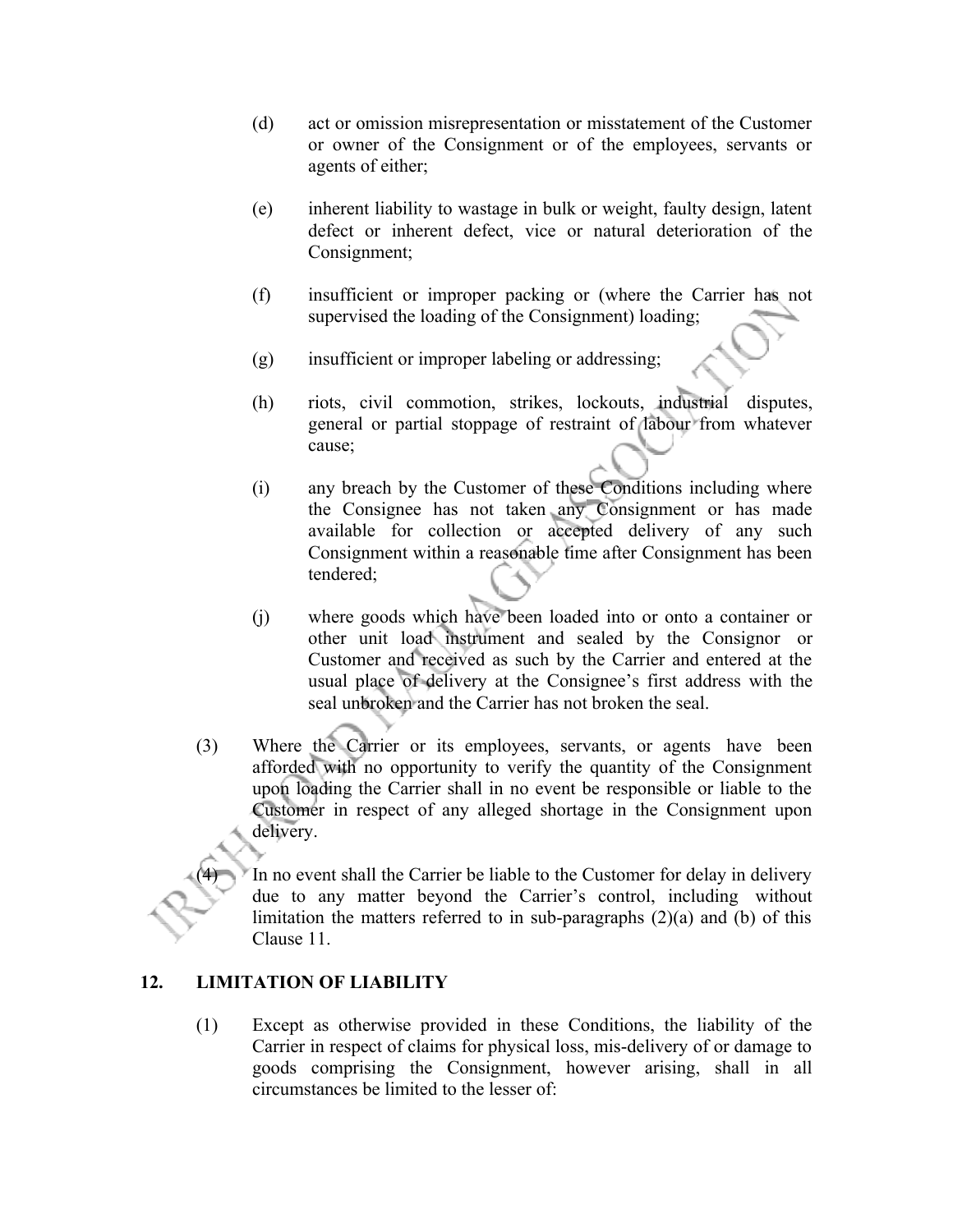- (a) the value of the goods actually lost, mis-delivered or damaged; or
- (b) the cost of repairing any damage or of reconditioning the goods; or
- (c) a sum calculated at the rate of one thousand eight hundred Euro  $(61,800)$  per tonne on the gross weight of the goods actually lost, misdelivered or damaged;

and the value of the goods actually lost, mis-delivered or damaged shall be taken to be their invoice value if they have been sold to a third party and shall otherwise be taken to be the replacement cost thereof to their owner at the commencement of transit, and in all cases shall be taken to include any customs and excise duties or taxes payable in respect of those goods.

- (2) Where the loss, damage or mis-delivery however sustained is in respect of part of a Consignment the liability of the Carrier shall be limited to the proportion of the sum ascertained in accordance with paragraph (1) of this Condition which the actual value of that part of the Consignment bears to the actual value of the whole of the Consignment.
- (3) The liability of the Carrier in respect of claims for any other loss whatsoever (including indirect or consequential loss or damage and loss of market), and howsoever arising in connection with the Consignment, shall not exceed the amount of carriage charges in respect of the Consignment or the amount of the claimant's proved loss, whichever is the lesser, unless:
	- (a) at the time of entering into the Contract with the Carrier the Customer declares to the Carrier a special interest in delivery in the event of physical loss mis-delivery or damage or of an agreed time limit being exceeded and agrees to pay a surcharge calculated on the amount of the interest, and
		- at least 7 days prior to the commencement of transit the Customer has delivered to the Carrier written confirmation of the special interest, agreed time limit and amount of the interest.

#### **13. GENERAL LIEN**

(1) The Carrier shall have a general lien against the Customer, where the Customer is the owner of or has any proprietary interest in any Consignment, for any monies whatsoever due from the Customer to the Carrier. If any lien is not satisfied within sixty (60) days the Carrier may at its absolute discretion sell the Consignment or part thereof as agents for the Customer and apply the proceeds towards the monies due and the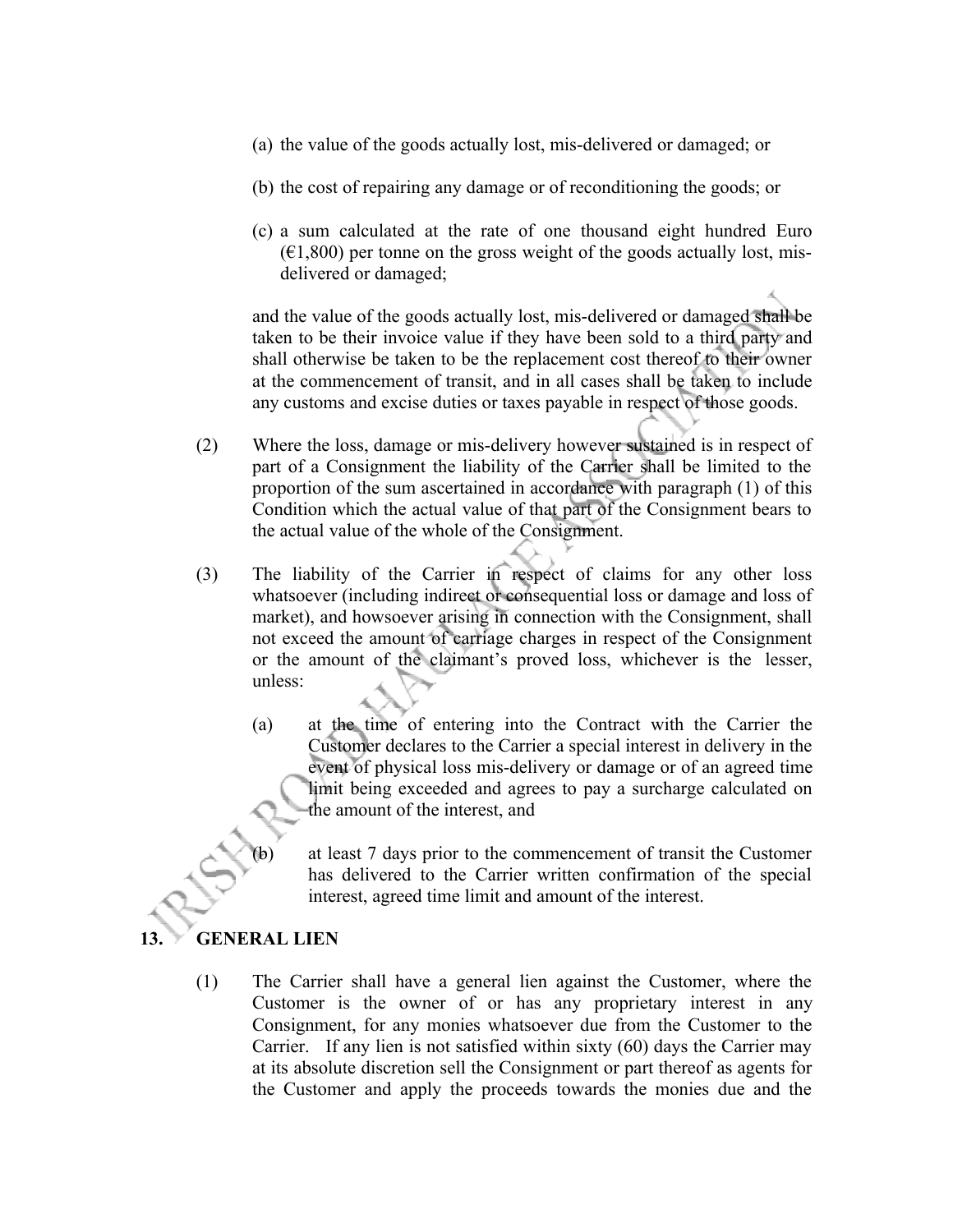expense of the retention, insurance and sale, and shall upon accounting to the Customer for any balance remaining, be discharged from all liability whatsoever in respect of the Consignment.

(2) Where the Customer is not the owner of or has any proprietary interest in the Consignment, the Carrier shall have a particular lien against the said owner, allowing the Carrier to retain possession of, but not to dispose of, the Consignment against monies due from the Customer in respect of the Consignment.

#### **14. UNREASONABLE DETENTION**

The Customer shall be liable for the costs associated with the detention of vehicles, containers, trailers, equipment and any other goods by the Customer or Consignee or any of their employees, servants or agents where such detention is unreasonable in the Carrier's opinion, but the Carrier's rights against any third party in respect thereof shall remain unaffected. To the extent that any such detention occurs at the premises of the Customer or of the Consignor or Consignee, the Customer shall be liable for demurrage at the Carrier's current rate of demurrage for the period during which such detention continues.

### **15. USE OF FORMS**

The use of Customer's own contract forms, purchase orders, invoices or other forms or documents shall not derogate from or add to these Conditions but shall be deemed to be supplemental thereto. For the avoidance of doubt and without prejudice to the forgoing in the event of any conflict between these Conditions and the Customer's own forms these Conditions shall take precedence.

## **16. INDEMNITY TO THE CARRIER**

The Customer shall indemnify the Carrier against:

- (1) All liabilities and costs incurred by the Carrier, its employees, servants or agents (including but not limited to claims, demands, proceedings, fines, penalties, damages, expenses and loss or damage to the vehicle used to transport the Consignment and to other goods on that vehicle) by reason of any error, omission, mis-statement or misrepresentation by the Customer or owner of the Consignment or by any servant or agent of either of them, insufficient or improper documentation or packing, labeling or addressing of the Consignment or fraud as contemplated by Condition 17, and
- (2) All claims and demands whatsoever (including for the avoidance of doubt claims alleging negligence) by whomsoever made and howsoever arising (including but not limited to claims caused by or arising out of the carriage of Dangerous Goods and any claims made or costs levied upon the Carrier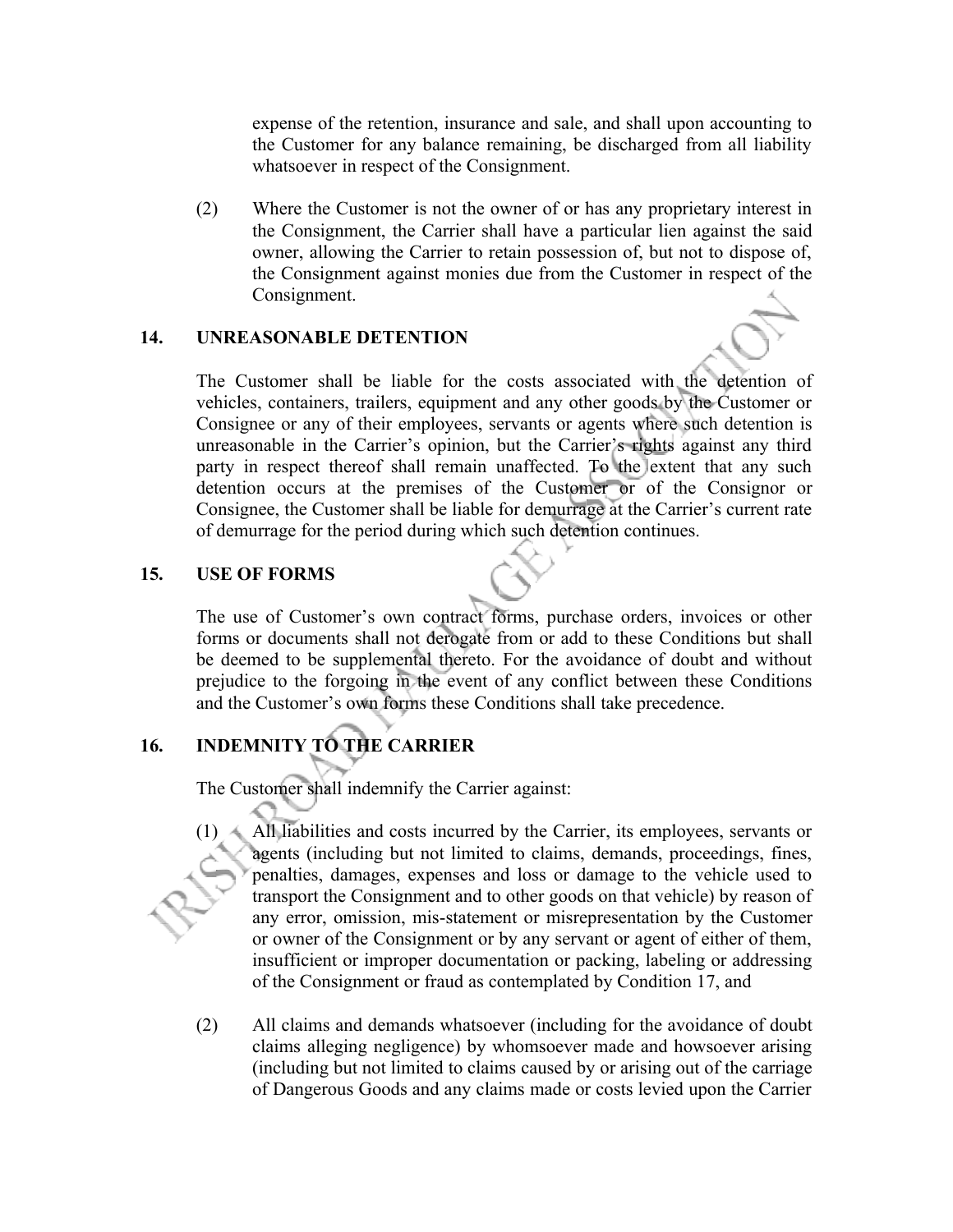by relevant customs and excise authorities) in excess of the liability of the Carrier under these Conditions in respect of any loss or damage whatsoever to, or in connection with, the Consignment whether or not caused or contributed to directly or indirectly by any act, omission, neglect, default or other wrongdoing on the part of the Carrier, its servants, agents or sub-contractors.

#### **17. FRAUD**

The Carrier shall not in any circumstances be liable in respect of a Consignment where there has been fraud on the part of the Customer or the owner, or the servants or agents of either, in respect of that Consignment, unless the fraud has been contributed to by the complicity of the Carrier or of any servant of the Carrier acting in the course of his employment.

#### **18. VALIDITY**

If any provision of these Conditions is held by any competent authority to be invalid, unlawful or unenforceable in whole or part, the validity of the other provisions of these Conditions and the remainder of the provision in question shall not be affected thereby.

#### **19. WAIVER**

Failure or neglect by the Carrier to enforce at any time any of the Conditions hereof shall not be construed nor deemed to be a waiver of the Carrier's rights hereunder, nor in any way affect the validity of the whole or any part of these Conditions, nor prejudice the Carrier's rights to take subsequent action.

### **20. NOTICES**

- (1) Any notice or other communication given or made under this Agreement shall be in writing and may be delivered to the relevant party or sent by pre-paid post or telecopier to the address of that party (which in the case of the Carrier shall be the address appearing at the head of this Agreement and in the case of the Customer shall be the address set out in the relevant purchase order) or to that party's telecopier number thereat or to that party's electronic mail address (if notified to the other party) or to such other address, number or electronic mail address as may be notified in writing by that party from time to time for this purpose and will be effective notwithstanding any change of address, telecopier number or electronic mail address not so notified.
- (2) Unless the contrary is proved, each such notice or communication will be deemed to have been given or made and delivered, if by post 48 hours after posting, if by delivery when left at the relevant address, if by